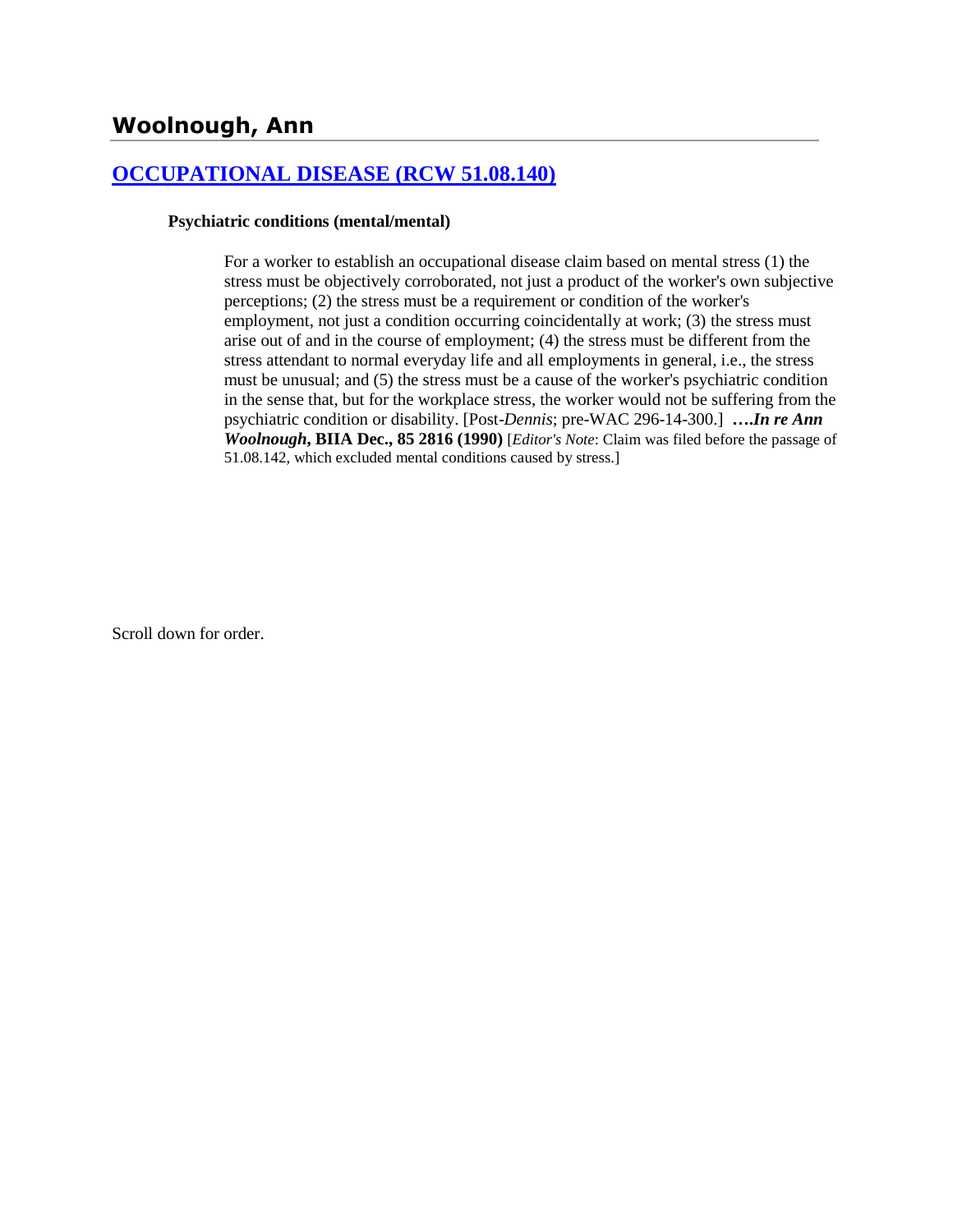### **BEFORE THE BOARD OF INDUSTRIAL INSURANCE APPEALS STATE OF WASHINGTON**

**IN RE: ANN WOOLNOUGH ) DOCKET NO. 85 2816**

### **FURTHER DECISION AND ORDER ON REMAND FROM SUPERIOR COURT**

# **CLAIM NO. S-759286**

APPEARANCES:

Claimant, Ann Woolnough, by H. Frank Stubbs, per William L. Shaffer

Employer, Tacoma School District, by Kane, Vandeberg, Hartinger and Walker, per James Verellen, Darrell B. Addington, and Darija Lovrin, Claims Administrator

**)**

**) )**

This is an appeal filed by the claimant on October 1, 1985 from an order of the Department of Labor and Industries dated August 6, 1985 which adhered to the provisions of an order dated March 27, 1985. That order rejected the claim for the reasons that there was no proof of a specific injury at a definite time and place in the course of employment; that the condition was not the result of an industrial injury as defined by the industrial insurance laws; and that the condition was not an occupational disease. **AFFIRMED**.

# **PROCEDURAL HISTORY**

On January 21, 1987 a Proposed Decision and Order was entered, sustaining the Department order of August 6, 1985. On March 30, 1987 this Board entered an Order Denying Petition for Review filed by the claimant on March 16, 1987 in response to the January 21, 1987 Proposed Decision and Order. On April 27, 1987 the claimant appealed to the Superior Court for Pierce County. Pursuant to an order upon stipulation of parties entered in the Superior Court for Pierce County on March 20, 1989, this matter was remanded to the Board with direction to reconsider the record developed at the original hearings in this matter and issue a new Decision and Order which fully considers changes in the applicable law to this case, to wit, Dennis v. Dept. of Labor & Indus., 109 Wn.2d 467 (1987). The Superior Court order was received at the Board on May 25, 1989.

# **DECISION**

Although this case was originally tried on the basis that Ms. Woolnough suffered either from an industrial injury or an occupational disease, we interpret the remand from Superior Court as limiting our reconsideration to the question of whether Ms. Woolnough suffers from an occupational disease. The Superior Court remand clearly directs the Board to reconsider its decision based on the Dennis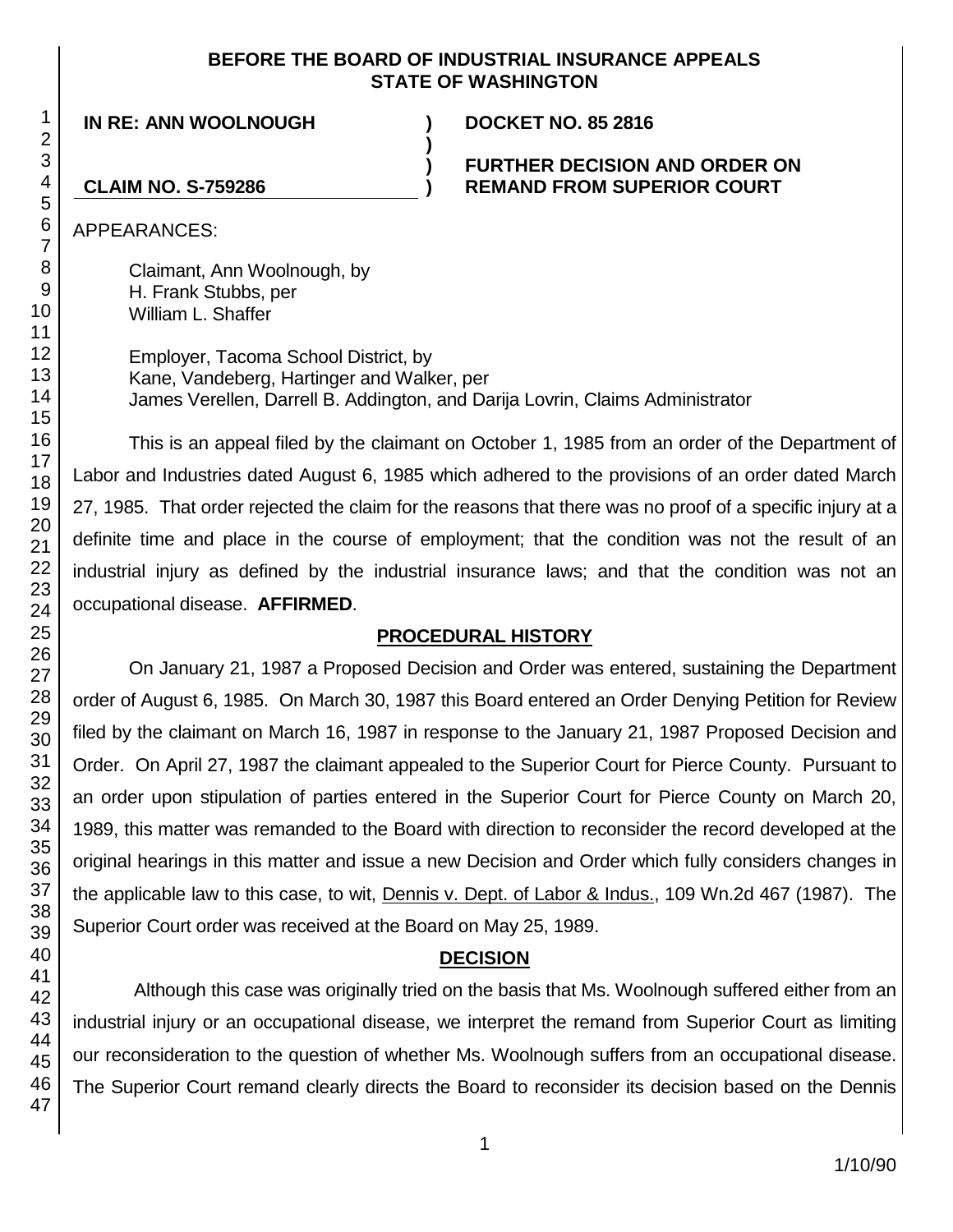decision, supra, which decision had no impact on the law relating to the definition of an industrial injury. Therefore we stand by our earlier determination that Ms. Woolnough did not sustain an industrial injury, and our discussion of the evidence and law will be restricted to that which is necessary to a proper analysis of whether Ms. Woolnough suffers from an occupational disease.

Ann Woolnough was 40 years old at the time of her hearing in July of 1986. Since her graduation from high school in 1963 she has worked in a variety of occupations. In 1975 she began her employment with the Tacoma School District in skilled clerical positions. In December of 1982 she was promoted to the position of Accounting Technician 3 in the business office. This job included responsibilities with the revolving fund account, advance travel fund account, copy center order forms, and all the accounting for the copy center, including withdrawals and invoices. Ms. Woolnough testified that, in her perception, after her promotion her work immediately became very stressful. She testified that she was required to work through her breaks, shorten her lunch hours, work an inordinate amount of overtime, and at times sneak work out of the office to be completed at home.

Ms. Woolnough indicated that she experienced additional stress when her supervisor told her that a state auditor would be coming in and that she would need to get everything cleared up for the audit. Ms. Woolnough also felt that she had been given additional work relative to federal funding and had been asked to develop a work study program. She testified that the circumstances became increasingly stressful. Ms. Woolnough then described an incident occurring on December 14, 1984 which she felt precipitated her having to leave her job in February of 1985.

Ms. Woolnough was the president-elect of the Professional and Technical Employees Association, a voluntary labor union position which was not a required part of her job duties as an Accounting Technician 3. As she described it, the president of the Association had asked her to distribute some salary information to union members, which resulted in an acrimonious exchange of words at a school board meeting on December 13, 1984 between the superintendent and the president of the Association. The following day she recalls the superintendent coming by her office and "glaring" at her, after which he met with the business manager and then left the building. She felt that this created a great degree of anxiety and on the afternoon of December 14, 1984 she began experiencing heart palpitations. While she was experiencing palpitations, her supervisor walked into her office and went to a filing cabinet and then left the room, without noticing that Ms. Woolnough was having difficulty breathing, was not able to respond verbally, and was slumped over.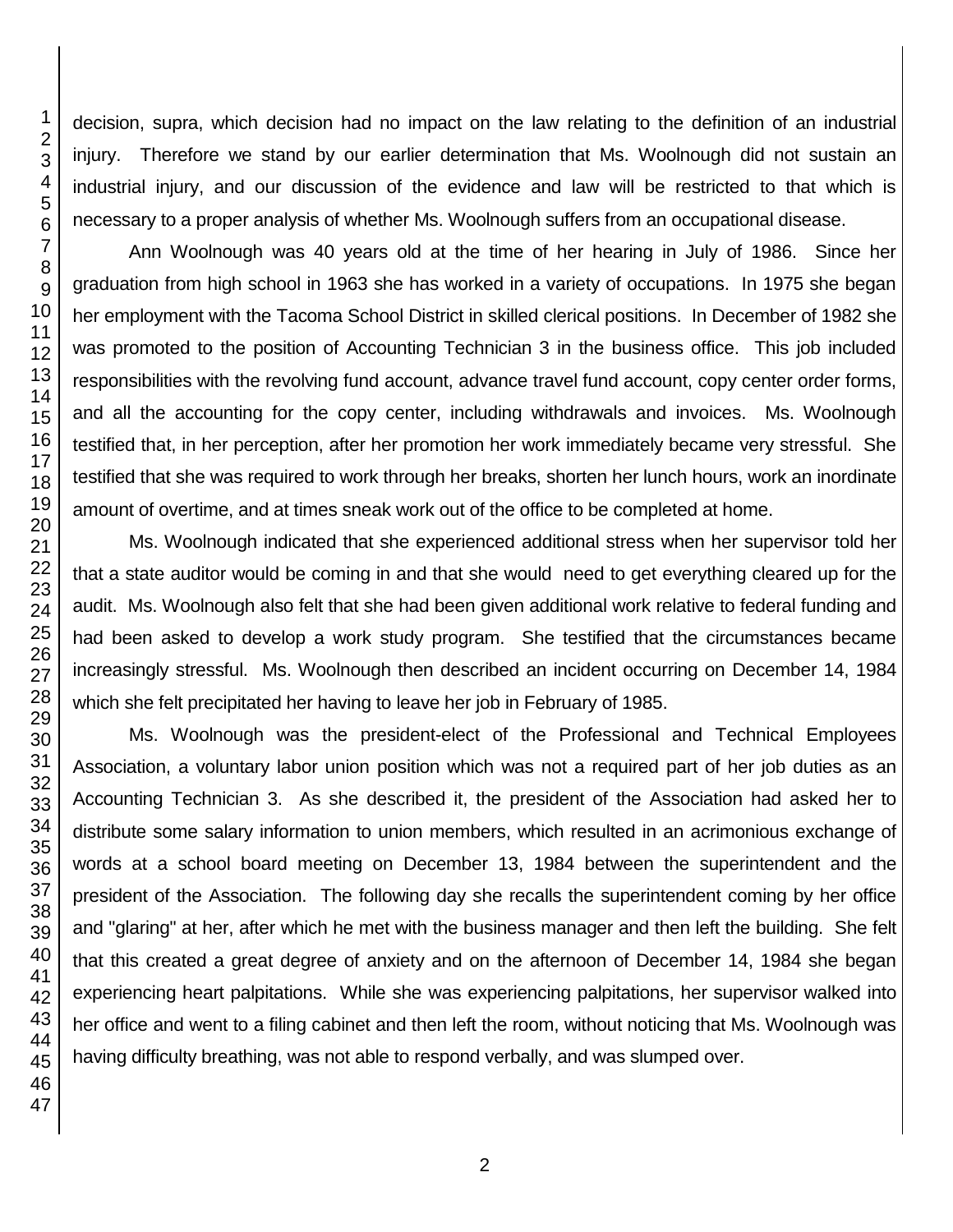The employer presented several lay witnesses, including Delores Olson, the claimant's supervisor, and Nicholas Shaefer, business manager for Tacoma School District. Ms. Olson's testimony did not corroborate Ms. Woolnough's testimony concerning her working conditions. Ms. Olson had no recollection of an occurrence on December 14, 1984. She did corroborate that Ms. Woolnough worked significant overtime in 1983 for the months of June, July, and August, and in July and October of 1984. However, somewhat contradicting the testimony of Ms. Woolnough, she indicated that Ms. Woolnough's workload was no different from that of the other Accounting Technician 3's working under Ms. Olson; that Ms. Woolnough's job description did not change over the two years that she had worked there; that there were five people working in payroll; and that additional job duties, if any, did not occur during the time that Ms. Woolnough testified her stress became so great that she had to quit work. According to Ms. Olson, the job stresses required by Ms. Woolnough's position were no different from those experienced by the other Accounting Technician 3's working under Ms. Olson.

In addition, Ms. Olson said that the federal problems were not assigned to Ms. Woolnough and that because Ms. Woolnough was falling behind in her work, Ms. Olson approved the overtime. She did not consider reassigning the work because Ms. Woolnough was not fulfilling all the duties required of her job description at that time. This is in direct contradiction to the testimony of Ms. Woolnough, who asserts she was taking on additional duties.

Nicholas Schaefer, Business Manager for Tacoma School District, recalled the meeting when the superintendent and the president of the Professional & Technical Employees Association had exchanged angry words, but noted that Ms. Woolnough was not the focus of the superintendent's anger. He did not recall any incident occurring between the superintendent and Ms. Woolnough on December 14, 1984.

Dr. Dennis Wight, an obstetrician and gynecologist, began treating Ms. Woolnough in April of 1981, when he performed a hysterectomy. He referred Ms. Woolnough to Dr. Przanyski for an endocrinology workup and indicated that throughout her treatment he thought that she manifested symptoms of depression.

Ms. Woolnough was treated by Edward Przanyski, M.D., an internist specializing in endocrinology and problems of metabolic systems, from January of 1983 through July 1986. During this period of treatment, he diagnosed her conditions as hypothyroidism; mitral valve prolapse, which was symptomatic and required therapy at times over the past couple of years; spastic colitis and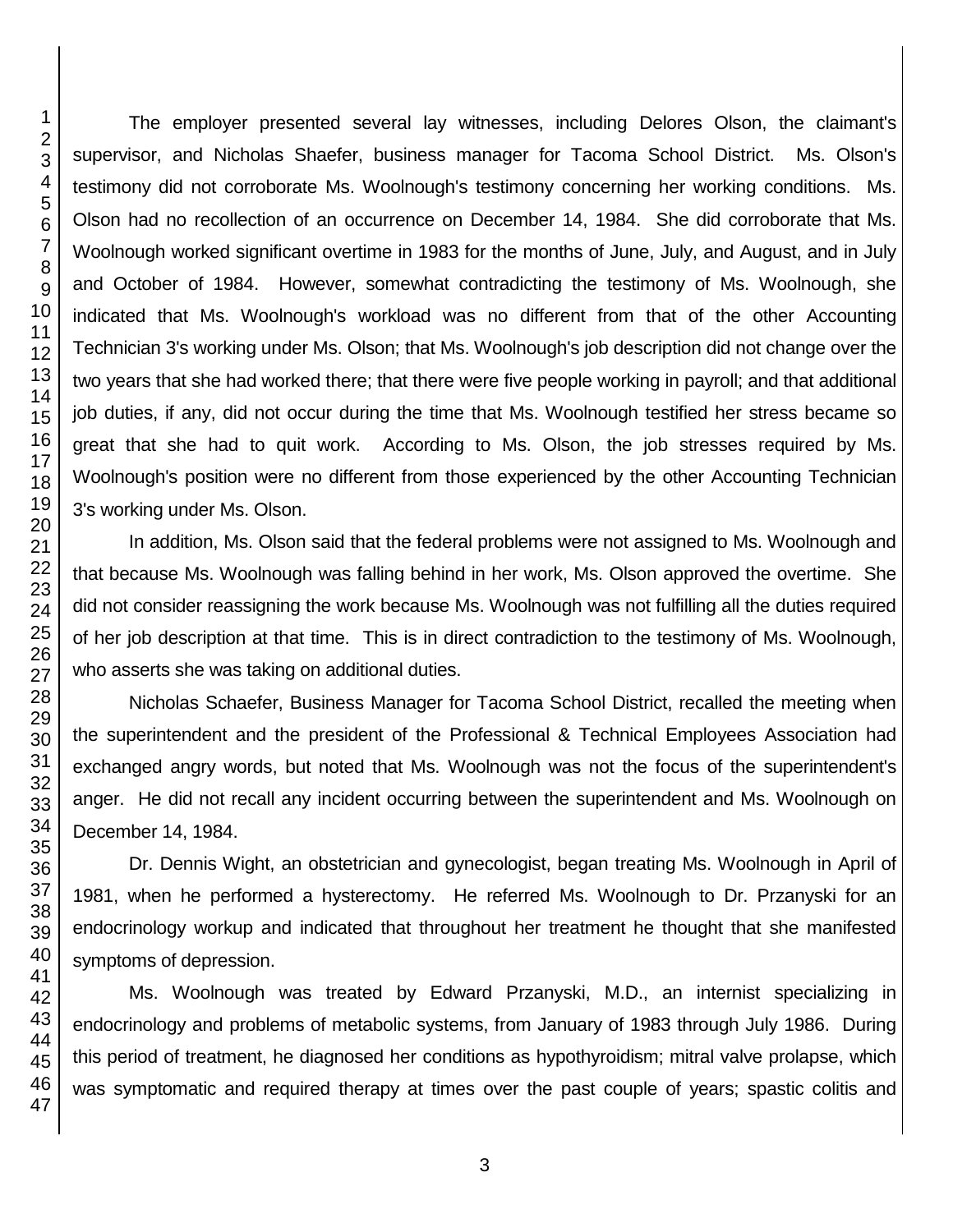chronic bowel dysfunction; and stress, anxiety, and depression, "which has been probably the major problem over the past two years." 7/22/86 Tr. at 54. Dr. Przanyski noted that claimant's conditions were preexisting and symptomatic for the entire time of his treatment. The symptoms would wax and wane, but never became completely asymptomatic.

Dr. Przanyski saw claimant on December 18, 1984 and felt that:

something obviously happened to Ann in those previous five days or at some point in those previous five days which resulted in a serious deterioration in her status healthwise from my point of view. And some such incident certainly could have precipitated her deterioration. Whether we call it a mental or nervous breakdown I don't even know if that is a specific diagnosis, but she did have a deterioration of her health that dates from about that time. The incidents probably were specifically reported to my nurse but we make it a practice not to put things like that in our records because a lot of people have access to records who have no business reading that kind of information.

7/22/86 Tr. at 57-58. Claimant's counsel then asked him the following question:

Do you have an opinion based on a reasonable medical probability if there is a causal relationship between the diagnoses that you have stated specifically with reference to anxiety and depression and the assumed incident which occurred on 12/14/84?

7/22/86 Tr. at 58. The following exchange ensued:

- A. Yes, I do.
- Q. What is that opinion?
- A. My opinion would be that those events, whatever they were, resulted in a serious deterioration in Ann's health primarily with regard to her anxiety and depression. But spastic colon, abdominal problems, and her mitral valve prolapse. I would add to that that it is on the basis of that that I recommended that she leave her job.

7/22/86 Tr. at 58-59.

Myron Kass, M.D., a certified specialist in psychiatry, performed a psychiatric evaluation of the claimant on December 3, 1985. He diagnosed a mixed personality disorder with anxiety, passive dependent features, and emotionally traumatic features in her childhood growth and development.

He also felt Ms. Woolnough suffered from a major depressive disorder, single episode, as a result of both exogenous and endogenous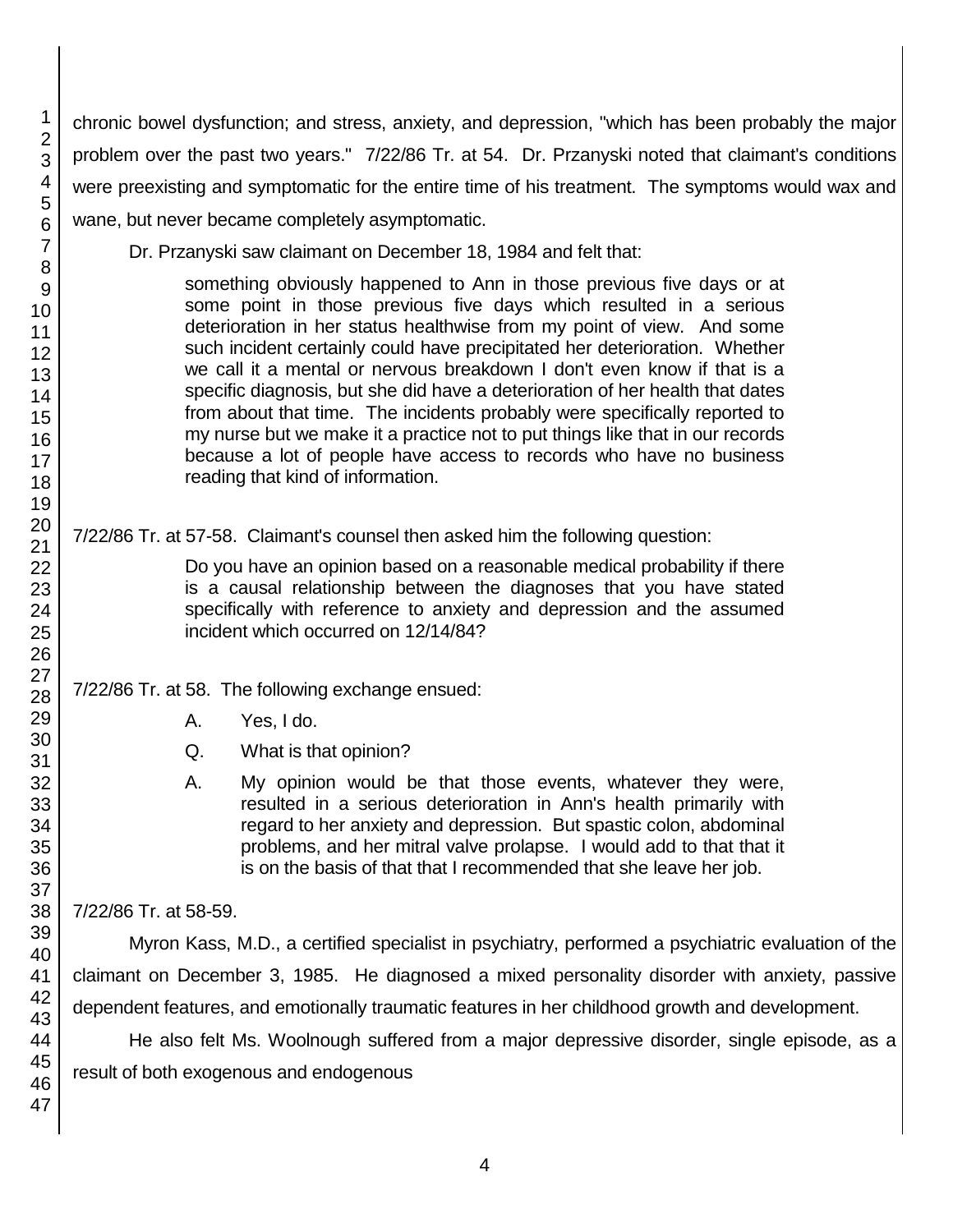factors. The exogenous or external factors were the stress factors at her job, which Dr. Kass felt were at their worst in 1982 and 1983. According to Dr. Kass, claimant's depression became very severe during those years.

Primary among the job stresses, according to Dr. Kass, was conflict with a co-worker. Claimant also related the events of December 13 and December 14, 1984 to Dr. Kass and he felt that they played a role in her depression.

In addition, Dr. Kass felt that Ms. Woolnough had a genetic tendency for endogenous depressions. He also detailed certain endogenous, i.e. internal, factors contributing to her depression, in particular biochemical imbalances caused by claimant's preexisting hypothyroidism and the hysterectomy surgeries which were performed in 1981 and 1982.

Dr. Kass described the claimant variously as having a fragile personality susceptible to stress and as having excellent coping skills. What is quite apparent from his testimony is that he had little notion of what claimant's particular job duties were. It is apparent, as well, that he did not understand the events of December 13 and December 14, 1984 as perceived through claimant's eyes.

It is clear from claimant's testimony that she felt her activities as president-elect of the Professional and Technical Employees Association had caused the superintendent to be angry at her and glare at her on December 14, 1984. Yet Dr. Kass asserted in his testimony that claimant's union role was not particularly stressful, although at the same time he agreed that she perceived the position as unpopular. He also attributed claimant's worst depression to the years 1982 and 1983, prior to the events of December 1984. This is, of course, contrary to both Dr. Przanyski's and claimant's testimony. Thus, not only is Dr. Kass's testimony internally inconsistent, but it also conflicts with claimant's and Dr. Przanyski's testimony.

Douglas Robinson, M.D., a psychiatrist, examined Ms. Woolnough on July 7, 1985. In his mental status examination he found the claimant appeared to be depressed, anxious, and agitated, with signs of depression. He diagnosed panic disorder with sudden episodes of extreme anxiety and physical symptoms and major depression. He did not relate either of these conditions to her work and considered her condition to be preexisting and symptomatic. He did admit that claimant's condition worsened after December 14, 1984, but felt the alleged incident involving the superintendent did not trigger a nondisabling condition into a disabling condition. In Dr. Robinson's opinion the stressful circumstances Ms. Woolnough reported were charged with her affect and probably represent distorted views of occurrences. Her depression and panic attacks also further enabled her to distort current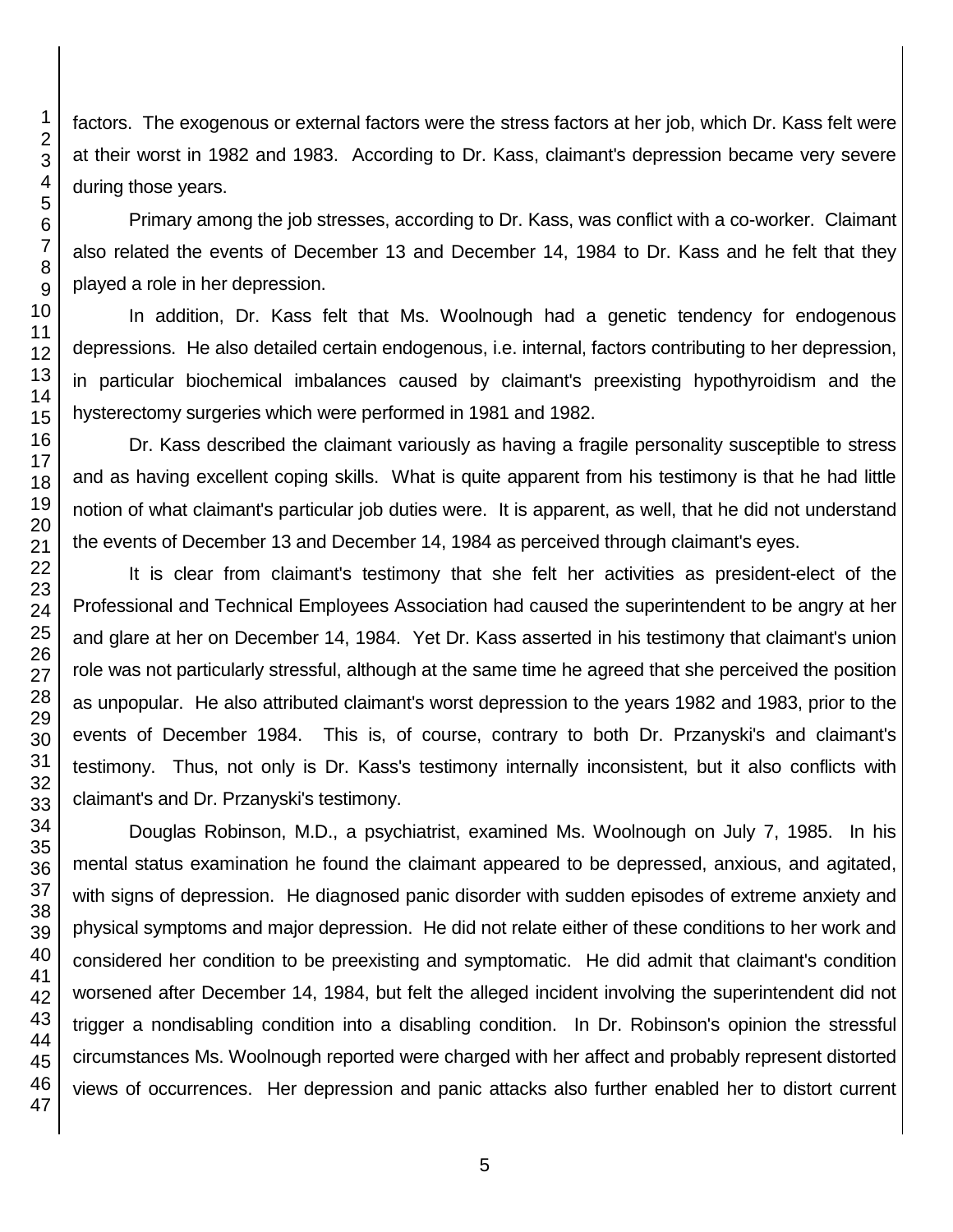experiences. Finally, Dr. Robinson stated his belief that, excluding "the filtering process that she imposed on her understanding of what happened to her," the incidents claimant described were not qualitatively or quantitatively different from stresses existing in other occupations or non-employment life. He noted that claimant had had panic attacks before on a weekly basis and that nothing external triggered the panic attack on December 14, 1984. In other words, it was not the superintendent "glaring" at the claimant that triggered the panic attack on December 14, 1984. Rather, something happened internally to trigger that attack.

As indicated above, the hearings judge concluded that the claimant had not sustained an injury within the meaning of RCW 51.08.100 and the Superior Court has not directed us to review that determination. In analyzing the evidence, it seems clear that Ms. Woolnough's belief that the superintendent was angry at her and glared at her was seriously affected by her preexisting, symptomatic psychiatric conditions and not caused by the actions of her employer. There is nothing in the record to establish that disciplinary action was taken against the claimant for her distribution of the salary information in December 1984, nor were there any words said to reflect displeasure with her work performance, nor is it established that she had to perform an unusually burdensome quantity of work. The medical evidence clearly establishes that she was experiencing depressive type symptomatology before her promotion to Accounting Technician 3. Due to Ms. Woolnough's preexisting condition, she interpreted events differently from the way they actually occurred. This is clear from the testimony of Ms. Olson and Mr. Schaefer, which does not corroborate Ms. Woolnough's subjective perceptions of the conditions of her employment.

The Superior Court has asked that we evaluate this case under the Supreme Court's rationale set forth in the Dennis decision. That decision does not change the outcome here. Ms. Woolnough, like any claimant asserting a claim for an occupational disease, must show that the condition alleged arose naturally and proximately out of, and in the course of, employment. In our view, Ms. Woolnough has proven neither.

Dennis involved particular work-related repetitive physical trauma which rendered preexisting osteoarthritis in the worker's wrists disabling. The present appeal involves the contention that mental stressors produced a mental disability with some physical manifestations.

Dennis requires a worker to prove:

. . . that his or her occupational disease came about as a matter of course as a natural consequence or incident of distinctive conditions of his or her particular employment. The conditions need not be peculiar to, nor unique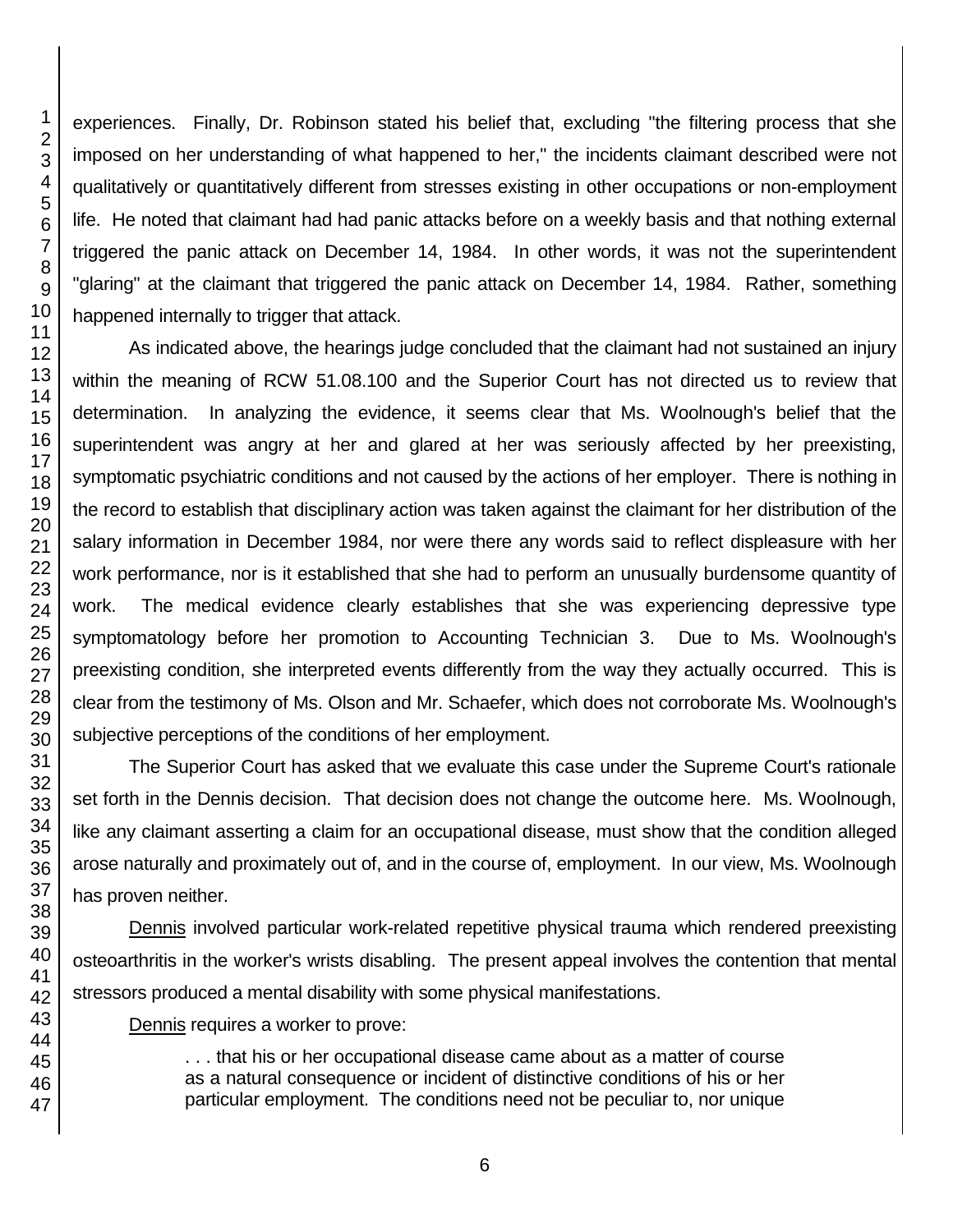to, the worker's particular employment. Moreover, the focus is upon conditions giving rise to the occupational disease, or the disease-based disability resulting from work-related aggravation of a nonwork-related disease, and not upon whether the disease itself is common to that particular employment. The worker, in attempting to satisfy the "naturally" requirement, must show that his or her particular work conditions more probably caused his or her disease or disease-based disability than conditions in everyday life or all employments in general; the disease or disease-based disability must be a natural incident of conditions of that worker's particular employment. Finally, the conditions causing the disease or disease-based disability must be conditions of employment, that is, conditions of the worker's particular occupation as opposed to conditions coincidentally occurring in his or her workplace.

Dennis, at 481.

In a case involving the allegation that mental stressors caused a psychiatric or physical disability, Favor v. Dep't of Labor & Indus., 53 Wn.2d 698 (1959) also applies. See, e.g., In re Cleveland Williams, Dckt. No. 87 0892 (July 18, 1988); In re Orville Swartz, Dckt. No. 86 0004 (August 15, 1988). Thus, we must look to both the **Favor and Dennis decisions in analyzing the facts of this** appeal.

Favor involved the allegation that on-the-job mental stressors had caused a heart attack. The court held that the causal relationship between an alleged occupational disease and conditions of employment cannot be established on a purely subjective basis. In addition, for a stress-related condition to be compensable as an occupational disease, it must be caused by employment conditions which occur outside of the worker. A psychiatric condition caused solely by the worker's subjective perceptions which, by their very nature, can only exist within the worker, cannot be said to arise out of employment. As the court noted in **Favor:** "statements by a claimant as to purely subjective conditions, peculiar to himself, do not provide the objective circumstances necessary to establish that a claimant's disease arose naturally and proximately from his employment." Favor, at 704-705. Under Favor and Dennis, therefore, a psychiatric condition caused by a worker's subjective perceptions of work events cannot constitute a compensable occupational disease pursuant to RCW 51.08.140.

Favor and Dennis read together impose the following requirements in a stress claim such as this: (1) The stress must be objectively corroborated, not just a product of the worker's own subjective perceptions; (2) the stress must be a requirement or condition of the worker's employment, not just a condition occurring coincidentally at work; (3) the stress must arise out of and in the course of employment; (4) the stress must be different from the stress attendant to normal everyday life and all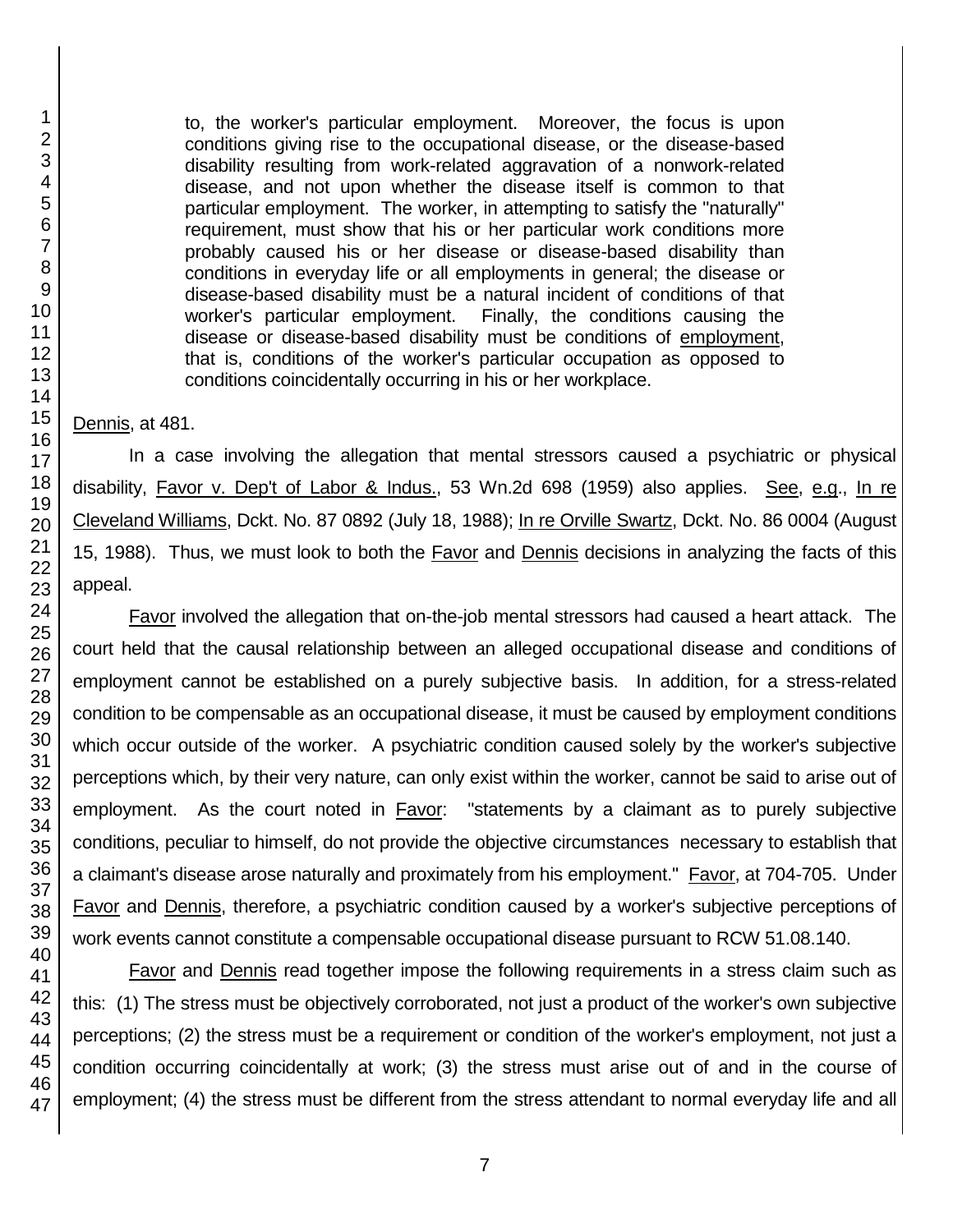employments in general, i.e., the stress must be unusual; and (5) the stress must be a cause of the worker's psychiatric condition in the sense that, but for the workplace stress, the worker would not be suffering from the psychiatric condition or disability.

What we have here is Ms. Woolnough's subjective perception that the superintendent was angry with her for her role as a union official in distributing salary information, her belief that he had "glared" at her, and her belief that her supervisor had deliberately ignored her distress. In addition, Ms. Woolnough subjectively perceived that she had additional job duties and responsibilities. However, these perceptions were not corroborated and in fact were contradicted by the more believable testimony of Ms . Olson and Mr. Schaefer. It is quite clear, in fact, that the stressors alleged by the claimant came from within, not from without. Ms. Woolnough certainly has not shown the existence of any unusual on-the-job stress. Ms. Woonough's job entailed no more than the ordinary stresses associated with all employments and non-employment life. Furthermore, since the job stress was a product of her own subjective perceptions and not objectively corroborated as required by Favor, neither her depression nor any disability attributable to that depression can be said to have arisen naturally and proximately out of her employment. The Department order of August 6, 1985 must therefore be affirmed.

## **FINDINGS OF FACT**

1. On March 20, 1985 a report of accident was filed with the Department of Labor and Industries alleging an industrial injury to the claimant on March 11, 1985 during the course of her employment with Tacoma School District No. 10. On March 27, 1985 the Department issued an order rejecting the claim because there was no proof of a specific injury at a definite time and place in the course of employment; the condition was not the result of an industrial injury as defined by the industrial insurance laws; and the condition was not an occupational disease. On April 1, 1985 a protest and request for reconsideration was filed on behalf of the claimant and the Department issued an order holding the prior order of March 27, 1985 in abeyance. On August 6, 1985 the Department issued an order adhering to the provisions of the prior order dated March 27, 1985 and on October 1, 1985 the Board of Industrial Insurance Appeals received a notice of appeal filed on behalf of the claimant. On October 11, 1985 the Board issued an order granting the appeal, assigning it Docket No. 85 2816, and directing that proceedings be held on the issues raised in the appeal.

On January 21, 1987 a Proposed Decision and Order was entered, sustaining the Department order of August 6, 1985. On March 30, 1987 this Board entered an Order Denying Petition for Review filed by the claimant on March 16, 1987 in response to the Proposed Decision and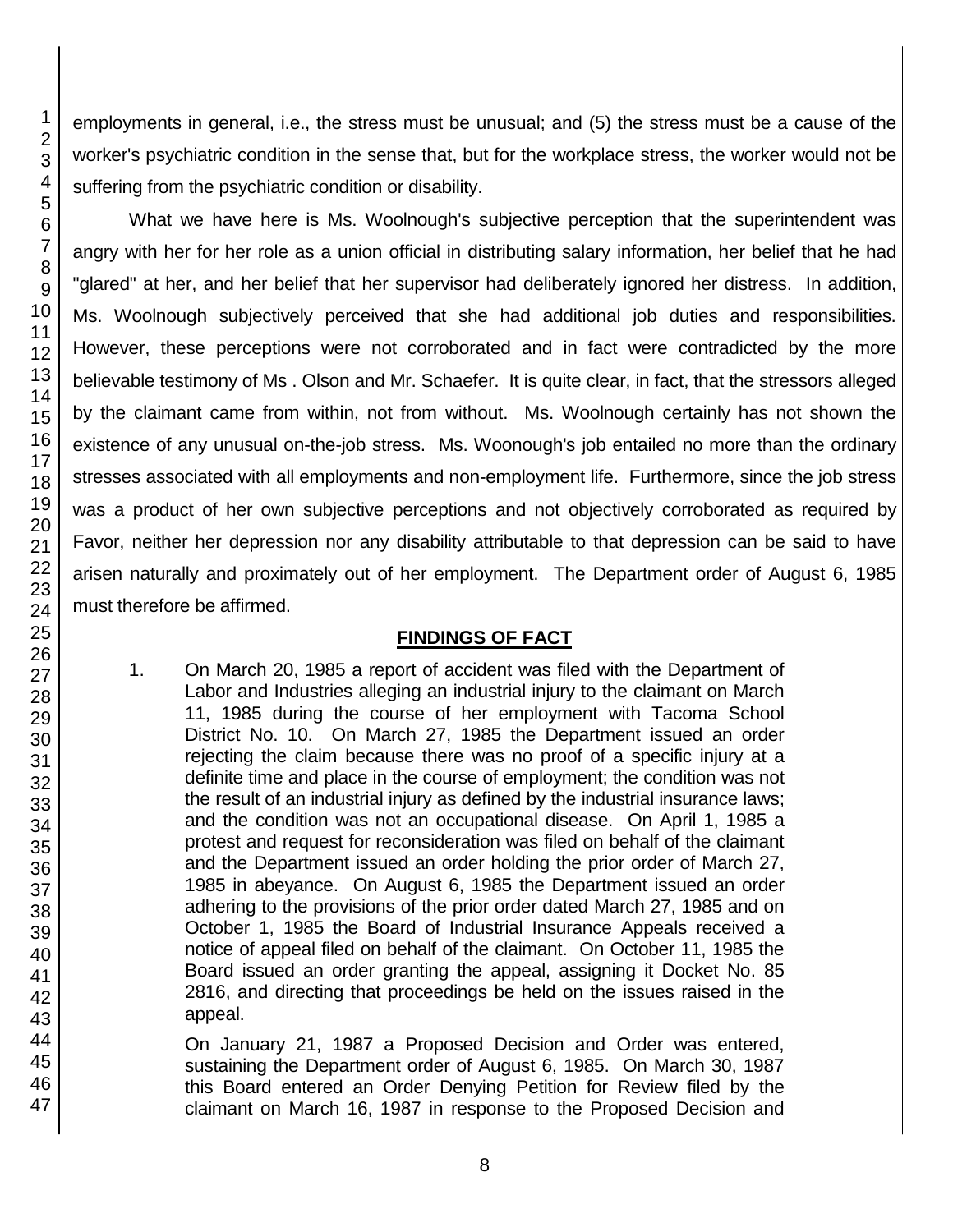Order. On April 27, 1987 the claimant appealed to the Superior Court for Pierce County. Pursuant to an order upon stipulation of parties entered in the Superior Court for Pierce County on March 20, 1989, this matter was remanded to the Board with direction to reconsider the record developed at the original hearings in this matter and issue a new Decision and Order which fully considers changes in the applicable law to this case, to wit, Dennis v. Dep't of Labor & Indus., 109 Wn.2d 467 (1987). The Superior Court order was received at the Board on May 25, 1989.

- 2. Since at least 1981, the claimant has suffered from conditions diagnosed as hypothyroidism, mitral valve prolapse, spastic colitis, chronic bowel dysfunction, stress, anxiety, depression, and panic disorder. In 1981 and 1982 she underwent two hysterectomy surgeries. Because of the hypothyroidism and the hysterectomy surgeries, she suffers from biochemical imbalances.
- 3. Claimant has been employed by the Tacoma School District since 1975. In December of 1982 she was promoted to the position of Accounting Technician 3 in the business office. Her job duties were the same as those of other Accounting Technician 3's. There was no unusual stress associated with Ms. Woolnough's work for the Tacoma School District.
- 4. In her capacity as the president-elect of the Professional and Technical Employees Association, claimant distributed salary information to the professional staff of the Tacoma School District in December 1984 at the request of the president of the Association. At a meeting held on December 13, 1984, the superintendent of the School District and the president of the Association exchanged angry words because of the distribution of this information. Claimant was not the focus of the superintendent's anger. The next day, when the superintendent looked at her, claimant subjectively interpreted that look as an angry glare. It was claimant's subjective impression that her supervisor deliberately ignored her distressed reaction to what she perceived as the superintendent glaring at her. In fact, the supervisor was unaware of her reaction.
- 5. None of the conditions listed in Finding of Fact No. 2 was caused or aggravated by a specific incident or event occurring from without, at a definite time and place during the course of claimant's employment with the Tacoma School District.
- 6. Ms. Woolnough's subjective perceptions of workload and interpersonal relationships with management were factors contributing to her stress, anxiety, depression, and panic disorder. Ms. Woolnough's subjective perception of work events was caused not by the events themselves but by her underlying nonwork-related anxiety and depressive traits. The conditions of Ms. Woolnough's employment with the Tacoma School District were not unusually stressful. Ms. Woolnough encountered no more than the ordinary stresses associated with all employment and